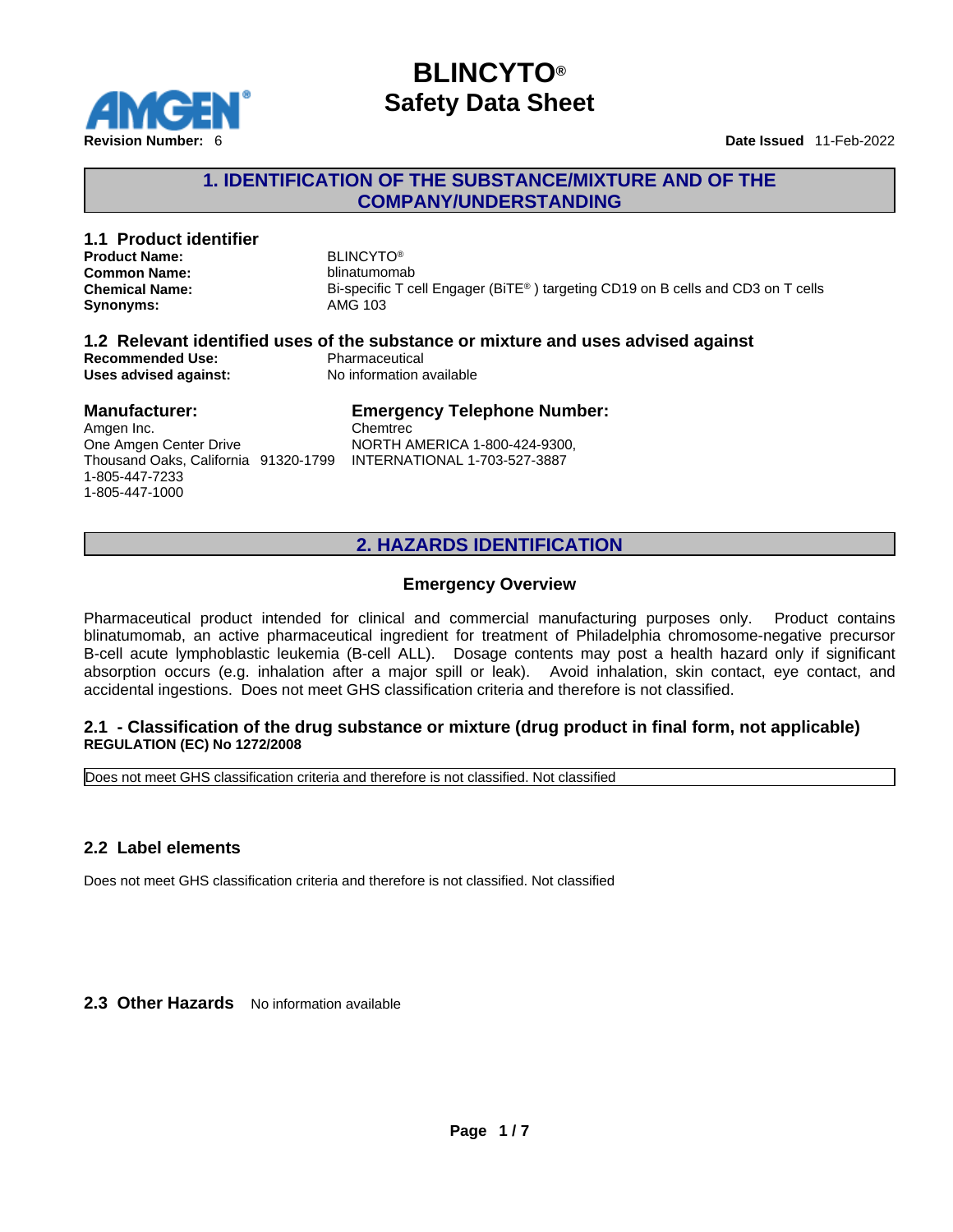

**3. COMPOSITION/INFORMATION ON INGREDIENTS** 

#### **3.1 Substances**

| Ingredients:          | Each 4 mL single-use vial contains 38.5 mcg blinatumomab, citric acid monohydrate, lysine<br>hydrochloride, polysorbate 80, trehalose dihydrate, and sodium hydroxide to adjust pH. |
|-----------------------|-------------------------------------------------------------------------------------------------------------------------------------------------------------------------------------|
| <b>Chemical Name:</b> | Bi-specific T cell Engager (BITE <sup>®</sup> ) targeting CD19 on B cells and CD3 on T cells                                                                                        |
| <b>CAS-No:</b>        | 853426-35-4                                                                                                                                                                         |

## **4. FIRST AID MEASURES**

### **4.1 Description of first-aid measures**

| <b>Eye Contact:</b>        | In the case of contact with eyes, rinse immediately with plenty of water and seek medical<br>advice.                                            |
|----------------------------|-------------------------------------------------------------------------------------------------------------------------------------------------|
| <b>Skin Contact:</b>       | Wash off immediately with soap and plenty of water removing all contaminated clothes and<br>shoes. Consult a physician if necessary.            |
| Inhalation:                | Move to fresh air. If symptoms persist, call a physician.                                                                                       |
| Ingestion:                 | If symptoms persist, call a physician. Do not induce vomiting without medical advice. Never<br>give anything by mouth to an unconscious person. |
| <b>Notes to Physician:</b> | Treat symptomatically.                                                                                                                          |
|                            |                                                                                                                                                 |

## **5. FIRE-FIGHTING MEASURES**

### **5.1 Extinguishing media**

| <b>Flammable Properties:</b>                              | No information available.                                                                                  |  |
|-----------------------------------------------------------|------------------------------------------------------------------------------------------------------------|--|
| Extinguishing Media:                                      | Use extinguishing measures that are appropriate to local circumstances and the<br>surrounding environment. |  |
| 5.2 Special hazards arising from the substance or mixture |                                                                                                            |  |

### **Hazardous Combustion Products:** No information available.

### **5.3 Advice for firefighters**

| <b>Protective Equipment and</b>      | As in any fire, wear self-contained breathing apparatus pressure-demand, NIOSH |
|--------------------------------------|--------------------------------------------------------------------------------|
| <b>Precautions for Firefighters:</b> | (approved) and full protective gear.                                           |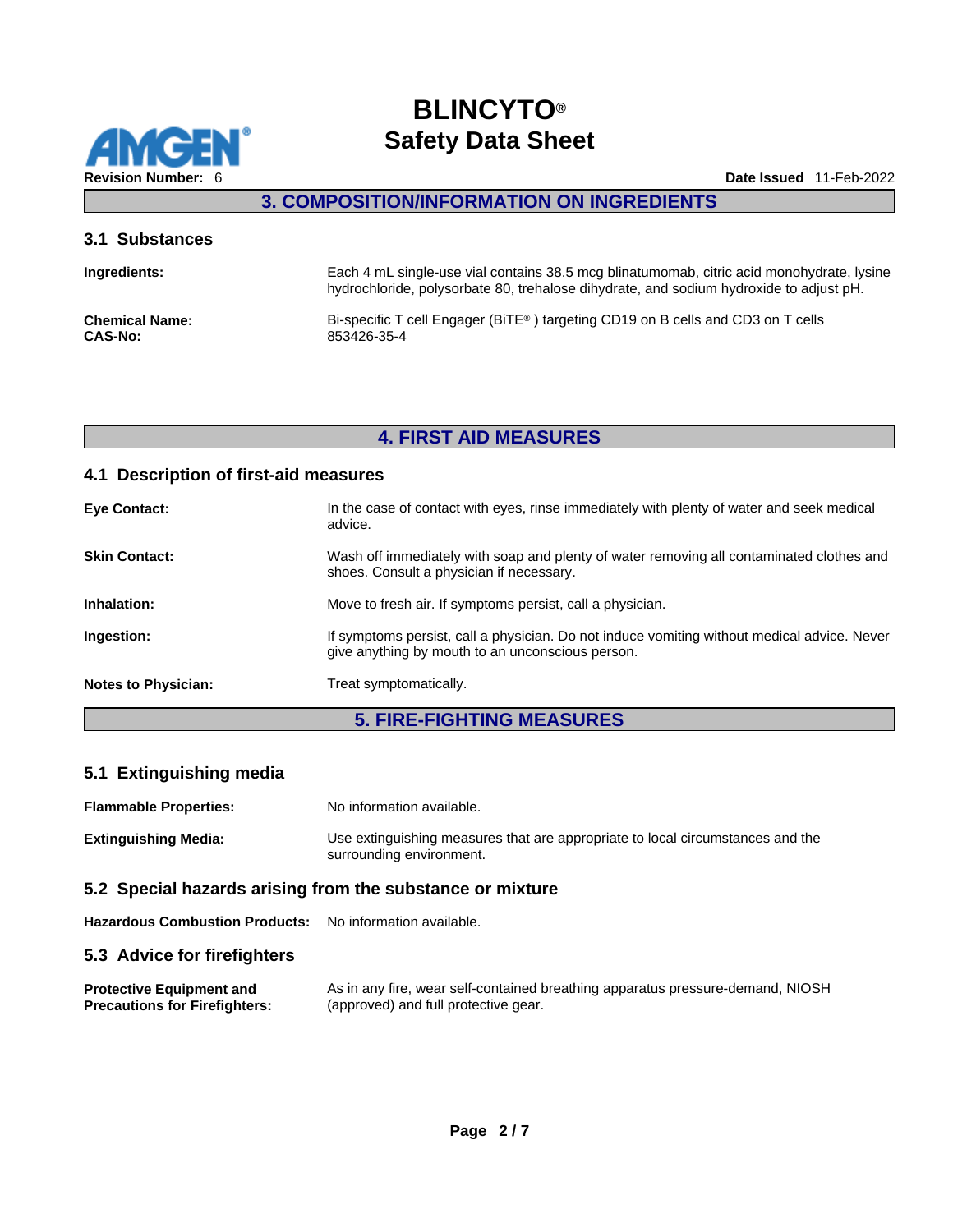

## **6. ACCIDENTAL RELEASE MEASURES**

#### **6.1 Personal precautions, protective equipment and emergency procedures**

Spill Procedures: If material is released or spilled, cordon off spill area. Take proper precautions to minimize exposure by using appropriate personal protective equipment in cleaning up a spill. If in powder form, wet down spilled material to minimize airborne dispersion. Soak up material with absorbent e.g., paper towels, and wash spill area thoroughly with appropriate cleaning materials. Dispose of collected material in accordance with applicable waste disposal regulations. Avoid release to the environment.

## **7. HANDLING AND STORAGE**

### **7.1 Precautions for Safe Handling**

Handling and Storage: **Avoid contact with skin, eyes** or clothing. Do not eat, drink or smoke in work areas. Use adequate ventilation to minimize exposure. Wash hands, face and other potentially exposed areas immediately after handling this material. Remove contaminated clothing prior to entering eating areas. Clean protective equipment thoroughly after each use. Store in a well ventilated area.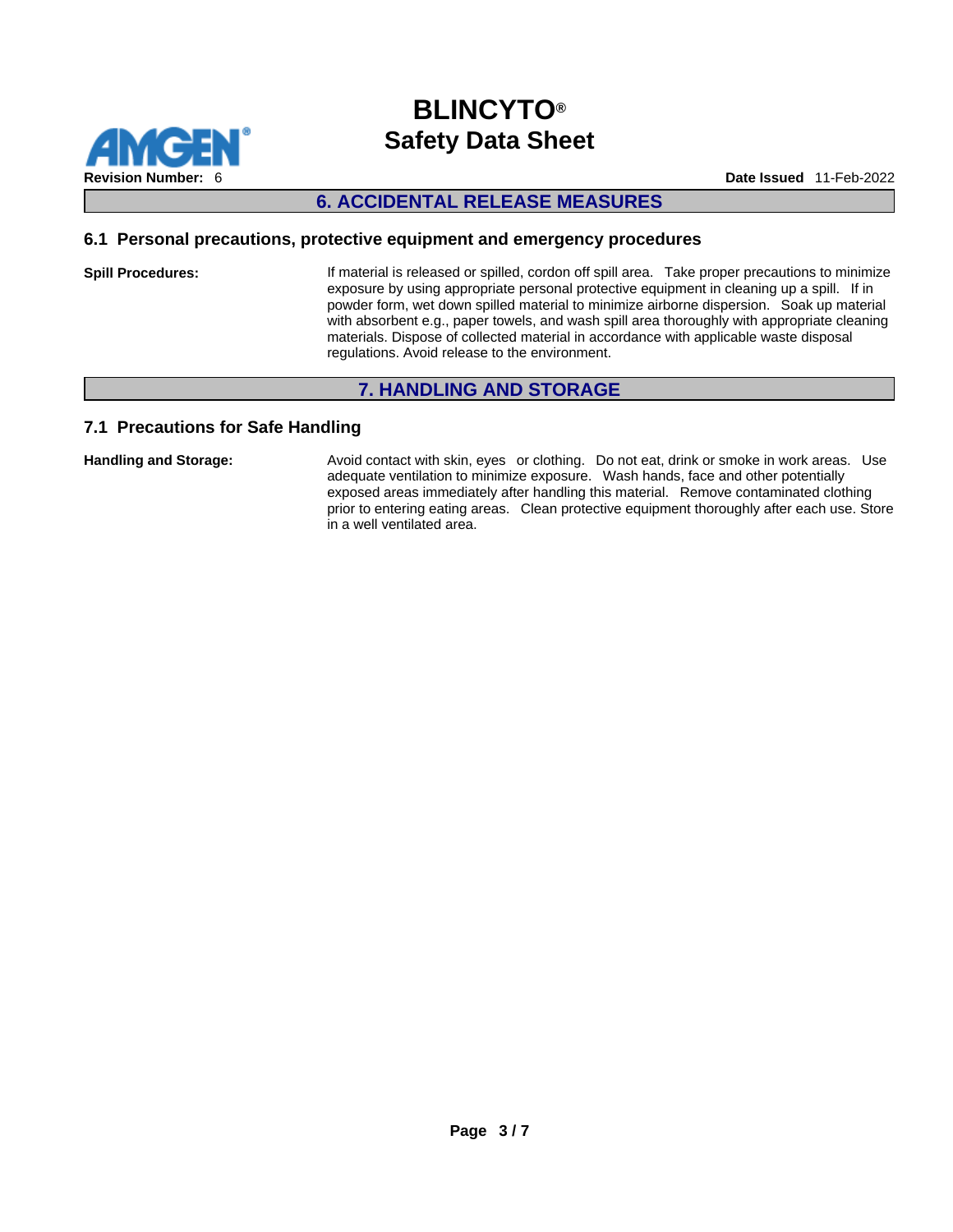

## **8. EXPOSURE CONTROLS/PERSONAL PROTECTION**

## **8.1 Control parameters**

| <b>Occupational Exposure Limit:</b>  | No exposure guidelines established by ACGIH, NIOSH or OSHA. Amgen recommends an<br>occupational exposure limit (OEL) of 80 $\mu$ g/m <sup>3</sup> as an 8-hour time weighted average over a<br>40-hour work week. The OEL is designed as an acceptable airborne concentration of a<br>substance for which it is believed that workers may be repeatedly exposed day after day<br>without adverse health effects. BLINCYTO <sup>®</sup> has been classified per Amgen's Hazard<br>Classification System as an Occupational Exposure Band 3 compound (20 µg/m <sup>3</sup> - 100<br>$\mu$ g/m <sup>3</sup> ). |
|--------------------------------------|-------------------------------------------------------------------------------------------------------------------------------------------------------------------------------------------------------------------------------------------------------------------------------------------------------------------------------------------------------------------------------------------------------------------------------------------------------------------------------------------------------------------------------------------------------------------------------------------------------------|
| <b>Engineering Controls:</b>         | When practicable, handle material in enclosed processes or in processes with effective<br>local exhaust ventilation or within a chemical hood.                                                                                                                                                                                                                                                                                                                                                                                                                                                              |
| 8.2 Exposure controls                |                                                                                                                                                                                                                                                                                                                                                                                                                                                                                                                                                                                                             |
| <b>Personal Protective Equipment</b> |                                                                                                                                                                                                                                                                                                                                                                                                                                                                                                                                                                                                             |
| <b>Eye/face Protection:</b>          | Wear safety glasses with side shields, chemical splash goggles, or safety glasses with side<br>shields and a full-face shield to prevent contact with eyes. The choice of protection should<br>be based on the job activity and potential for exposure to the eyes and face.                                                                                                                                                                                                                                                                                                                                |
| <b>Skin Protection:</b>              | Use gloves or other appropriate personal protective equipment if skin contact with<br>formulation is possible. Wear lab coat or other protective over garment if splashing is<br>possible. The choice of protection should be based on the job activity and potential for skin<br>contact.                                                                                                                                                                                                                                                                                                                  |
| <b>Respiratory Protection:</b>       | When possible, handle material in enclosed processes or containers. If it is properly<br>handled with effective local exhaust ventilation or containment, respiratory protection may<br>not be needed. For procedures involving larger quantities or dust/aerosol generating<br>procedures such as weighing or a large transfer of liquids, an air-purifying respirator with<br>NIOSH approval for dusts and mists may be needed. The choice of protection should be<br>based on the job activity and the potential for exposure.                                                                           |
| Other:                               | Wash hands, face and other potentially exposed areas after handling material (especially<br>before eating, drinking or smoking). Clean protective equipment thoroughly after each use.                                                                                                                                                                                                                                                                                                                                                                                                                      |

### **8.3 Environmental exposure controls**

**Environmental Exposure Controls** Avoid release to the environment.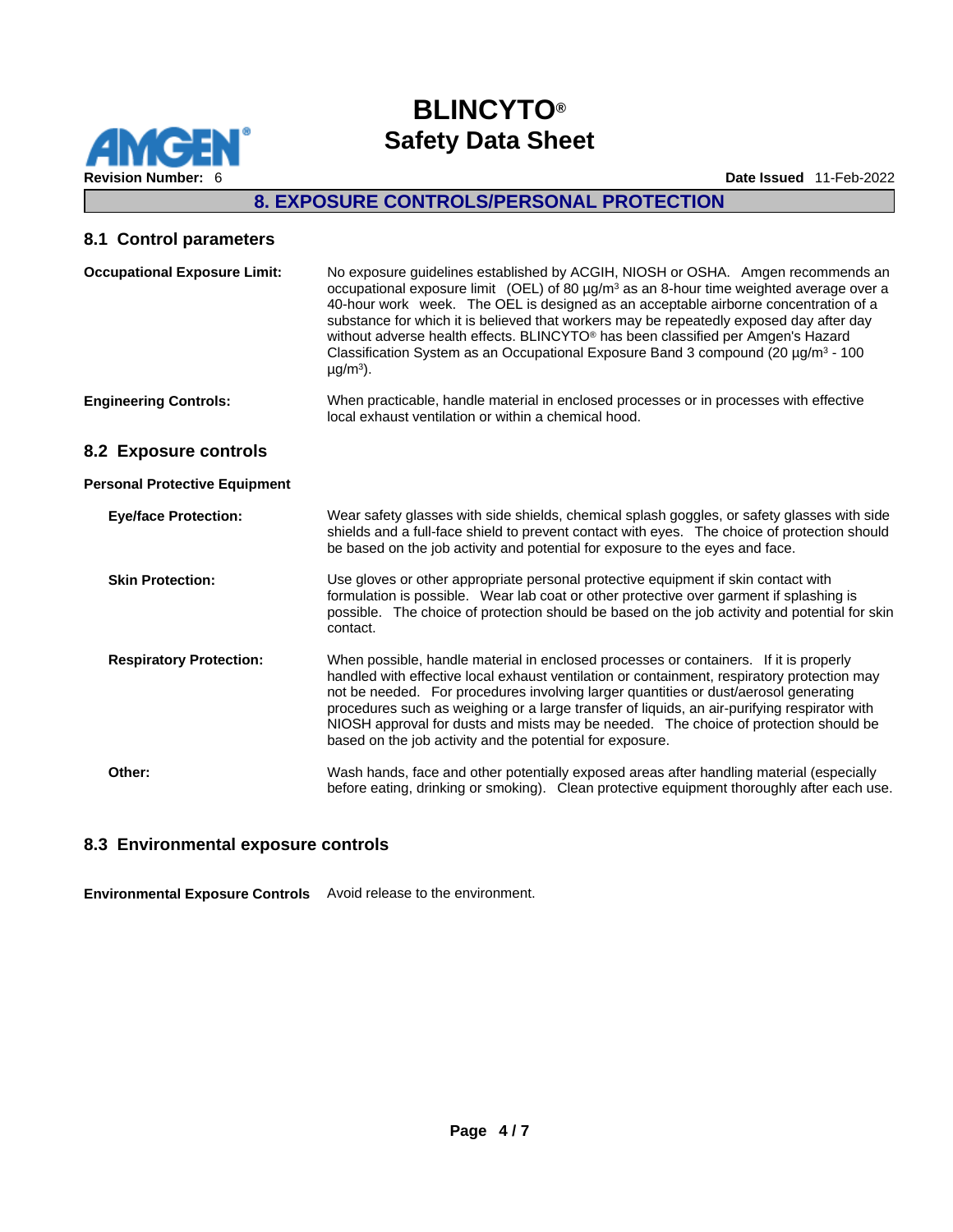

**9. PHYSICAL AND CHEMICAL PROPERTIES** 

**Appearance:** White to off-white **Physical State:** Lyophilized powder<br> **Molecular Weight:** 55 kD **Molecular Weight: Odor: No** information available<br> **Odor Threshold:** No information available **Odor Threshold:** No information available<br> **pH:** 7 **pH:** 7 **Melting point (°C) VALUE** No information available **Flash Point:** No information available **Evaporation Rate:** No information available **Lower explosive limit:** No information available **Upper explosive limit:** No information available **Vapor Pressure:** No information available **Vapor Density (air = 1):** No information available **Relative density:** No information available **Water Solubility:** No information available **Partition Coefficient (log Kow):** No information available **Viscosity:** No information available

### **10. STABILITY AND REACTIVITY**

| <b>10.1 Reactivity</b>                                              | No information available |
|---------------------------------------------------------------------|--------------------------|
| <b>10.2 Chemical stability</b>                                      | No information available |
| 10.3 Possibility of hazardous No information available<br>reactions |                          |
| 10.4 Conditions to avoid                                            | No Information available |
| 10.5 Incompatible materials                                         | No information available |
| <b>10.6 Hazardous</b><br>decomposition products                     | No information available |
| 10.7 Other information                                              | None                     |

## **11. TOXICOLOGICAL INFORMATION**

#### **11.1 Information on toxicological effects**

| <b>Acute Toxicity:</b>             | No information available                                                   |
|------------------------------------|----------------------------------------------------------------------------|
| <b>Skin corrosion/irritation:</b>  | Does not meet GHS Classification Criteria and therefore is not classified. |
| Serious eye damage/eye irritation: | Does not meet GHS Classification Criteria and therefore is not classified. |
| Respiratory or skin sensitization: | Does not meet GHS Classification Criteria and therefore is not classified. |
| Germ cell mutagenicity:            | Does not meet GHS Classification Criteria and therefore is not classified. |
| Carcinogenicity:                   | Does not meet GHS Classification Criteria and therefore is not classified. |
| <b>Reproductive toxicity:</b>      | Does not meet GHS Classification Criteria and therefore is not classified. |
| STOT - single exposure:            | Does not meet GHS Classification Criteria and therefore is not classified. |
| STOT - repeated exposure:          | Does not meet GHS Classification Criteria and therefore is not classified. |
| <b>Aspiration Hazard:</b>          | No information available                                                   |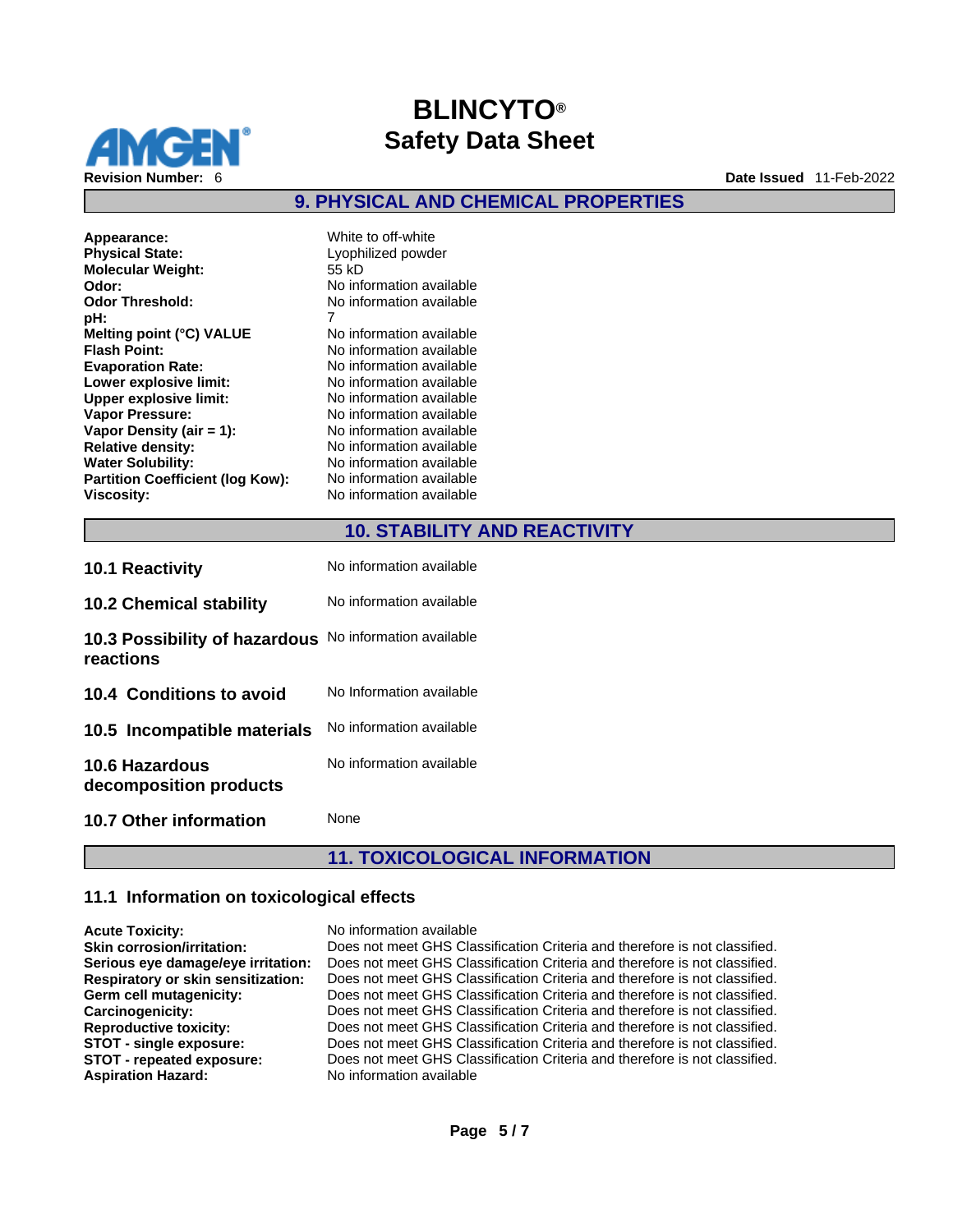

# **12. ECOLOGICAL INFORMATION**

| 12.1 Toxicity                                                 |                          |
|---------------------------------------------------------------|--------------------------|
| <b>Ecotoxicity effects:</b>                                   | No information available |
| 12.2 Persistence and degradability                            |                          |
| Persistence/Degradability:                                    | No information available |
| 12.3 Bioaccumulative potential                                |                          |
| <b>Bioaccumulation/Accumulation:</b> No information available |                          |
| 12.4 Mobility in soil                                         |                          |
| Mobility in Environmental Media: No information available     |                          |
| 12.5 Results of PBT and vPvB assessment                       |                          |
| Results of PBT and vPvB assessment: No information available  |                          |
| 12.6 Other adverse effects                                    |                          |
| <b>Other Adverse Effects:</b>                                 | No information available |

## **13. DISPOSAL CONSIDERATIONS**

#### **13.1 Waste treatment methods**

**Waste Disposal Method:** Dispose of waste according to prescribed federal, state, local and competent authority guidelines.

## **14. TRANSPORT INFORMATION**

**DOT:** Not regulated by U.S. DOT, IATA, or IMDG.